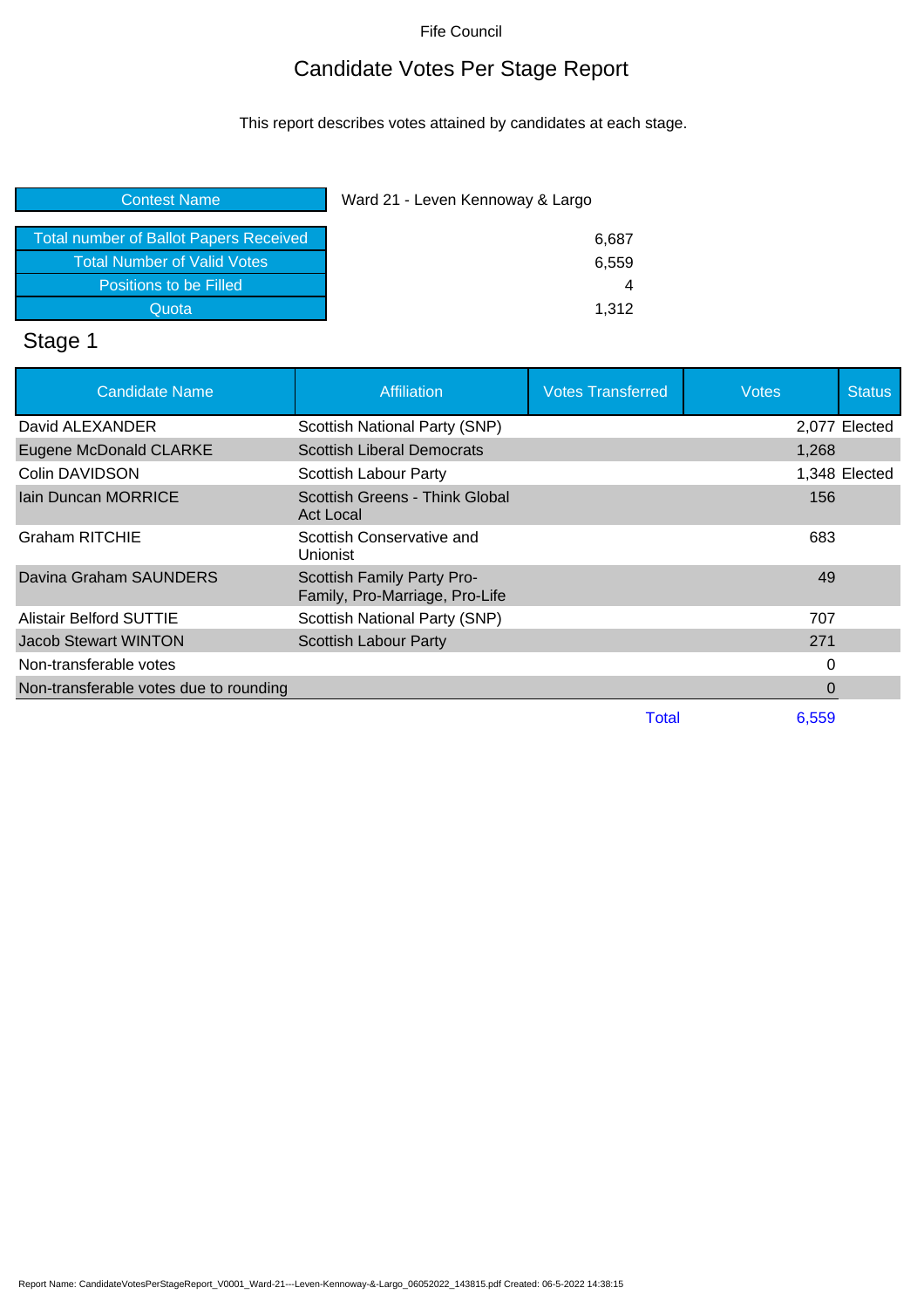#### Fife Council

## Candidate Votes Per Stage Report

This report describes votes attained by candidates at each stage.

## Stage 2

## Surplus of David ALEXANDER 765.00000

| <b>Candidate Name</b>                  | <b>Affiliation</b>                                           | <b>Votes Transferred</b> | <b>Votes</b>        | <b>Status</b> |
|----------------------------------------|--------------------------------------------------------------|--------------------------|---------------------|---------------|
| David ALEXANDER                        | Scottish National Party (SNP)                                | -765.00000               | 1,312.00000         |               |
| <b>Eugene McDonald CLARKE</b>          | <b>Scottish Liberal Democrats</b>                            | 39.77748                 | 1,307.77748         |               |
| Colin DAVIDSON                         | Scottish Labour Party                                        | 0.00000                  | 1,348.00000         |               |
| lain Duncan MORRICE                    | Scottish Greens - Think Global<br><b>Act Local</b>           | 43.46058                 | 199.46058           |               |
| Graham RITCHIE                         | Scottish Conservative and<br>Unionist                        | 3.68310                  | 686.68310           |               |
| Davina Graham SAUNDERS                 | Scottish Family Party Pro-<br>Family, Pro-Marriage, Pro-Life | 3.68310                  | 52.68310            |               |
| <b>Alistair Belford SUTTIE</b>         | Scottish National Party (SNP)                                | 616.18263                | 1,323.18263 Elected |               |
| Jacob Stewart WINTON                   | <b>Scottish Labour Party</b>                                 | 16.20564                 | 287.20564           |               |
| Non-transferable votes                 |                                                              | 41.98734                 | 41.98734            |               |
| Non-transferable votes due to rounding |                                                              | 0.02013                  | 0.02013             |               |
|                                        |                                                              | Total                    | 6,559.00000         |               |